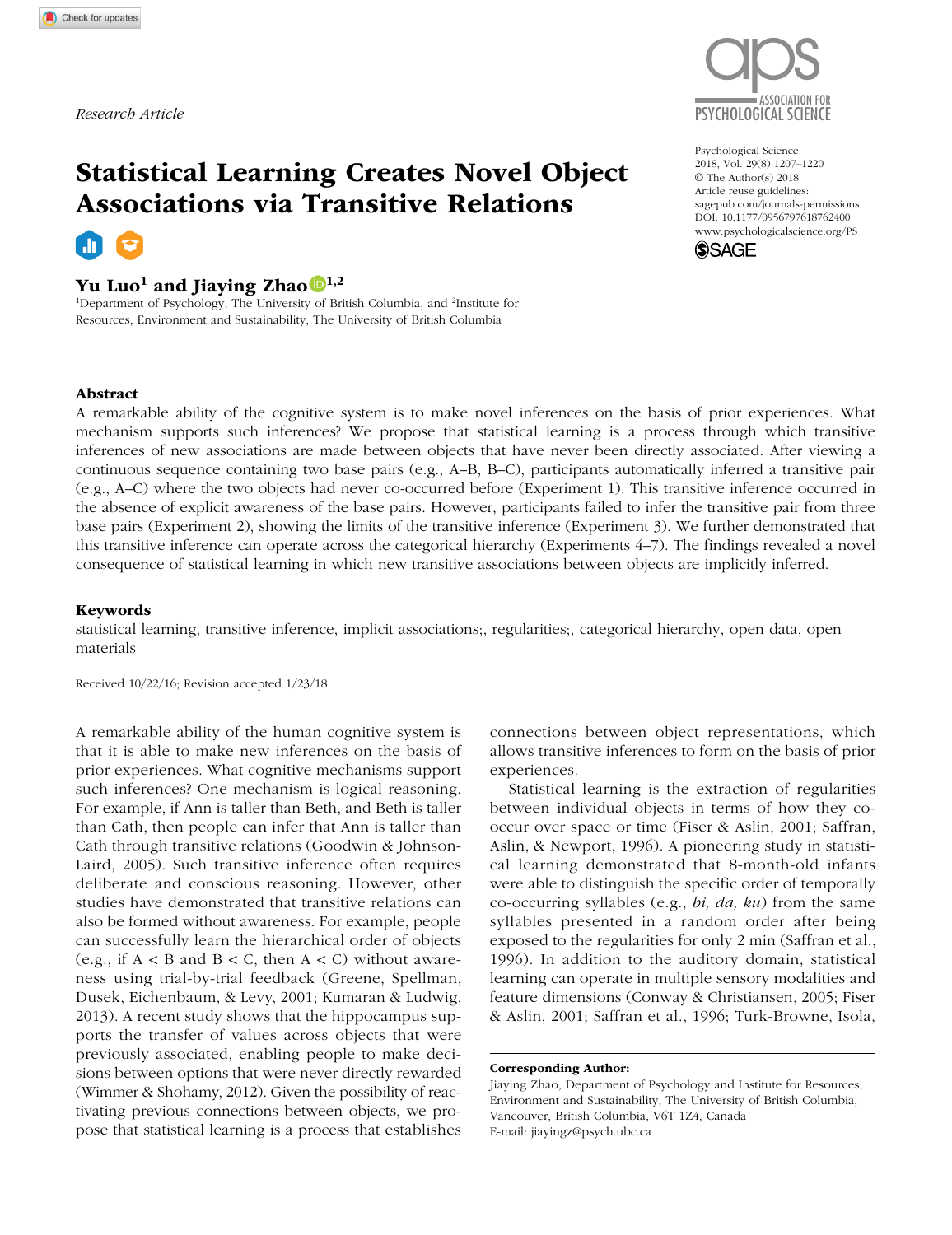Scholl, & Treat, 2008), spontaneously draw attention to the co-occurring objects (Yu & Zhao, 2015; Zhao, Al-Aidroos, & Turk-Browne, 2013; Zhao & Luo, 2017), and facilitate the compression of redundant information in the environment (Brady, Konkle, & Alvarez, 2009; Zhao & Yu, 2016).

A distinct feature of statistical learning is that this process occurs incidentally and automatically, without conscious intent or explicit awareness, because observers tend not to be explicitly aware of object co-occurrences (Turk-Browne, Jungé, & Scholl, 2005; Turk-Browne, Scholl, Chun, & Johnson, 2009). Given the automatic and implicit nature of statistical learning, an unexplored question is whether statistical learning forms new associations between objects that have never co-occurred before and can be associated only via transitive relations.

The goal of our current study was to examine whether statistical learning is a process in which new transitive associations are created among objects that have never been directly associated. In our experiments, we asked a series of questions. First, given pairs A–B and B–C, can people automatically infer a new pair A–C (Experiments 1–3)? Second, given exemplar pairs at one categorical level (e.g., New York–London), can people infer new pairs at the subordinate level (e.g., Central Park–Hyde Park) and the superordinate level (e.g., USA–UK; Experiments 4–6)? And finally, given the pairs A–B and B–C at one categorical level (e.g., New York–London and London–Vancouver), can people infer a new pair A–C at the subordinate level (e.g., Central Park–Stanley Park) and the superordinate level (e.g., USA–Canada; Experiment 7)?

## Experiment 1

This experiment examined whether new associations could be formed between objects that had never appeared together.

#### *Method*

*Participants.* Forty undergraduates (28 female; age:  $M = 20.4$  years,  $SD = 2.3$ ) from The University of British Columbia (UBC) participated for course credit.<sup>1</sup> Participants in all experiments reported normal or corrected-tonormal vision and provided informed consent. All experiments reported here were approved by the UBC Behavioral Research Ethics Board. A power analysis was conducted using G\*Power software (Faul, Erdfelder, Lang, & Buchner, 2007). Given a Cohen's *d* of 0.54 based on a prior study (Yu & Zhao, 2015), a minimum of 39 participants was required to have 90% power  $(\alpha = .05)$  to reveal the effect in our experiments.

*Apparatus.* Participants in all experiments were seated 60 cm from a computer monitor (refresh rate  $= 60$  Hz). Stimuli were presented using MATLAB (The MathWorks, Natick, MA) and the Psychophysics Toolbox (Brainard, 1997; Pelli, 1997).

**Stimuli.** The stimuli consisted of nine circles in nine distinct colors (red:  $RGB = 255, 0, 0$ ; green:  $RGB = 0, 255,$ 0; blue: RGB = 0, 0, 255; yellow: RGB = 255, 255, 0; magenta: RGB = 255, 0, 255; cyan: RGB = 0, 255, 255; gray: RGB = 185, 185, 185; brown: RGB = 103, 29, 0; black:  $RGB = 0, 0, 0)$ . Each circle subtended  $1.6^{\circ}$  of visual angle. The colored circles were randomly assigned into six base pairs for each participant and remained constant throughout the experiment. The six base pairs contained three sets of two base pairs. In each group, the second color in the first pair was the same as the first color in the second pair (e.g., A–B, B–C; Fig. 1a). This allowed us to test whether people could automatically infer a transitive pair (A–C) given the two base pairs (A–B and B–C). There were three transitive pairs from the six base pairs. Importantly, the two colors in the transitive pair never directly followed each other. Each base pair was repeated 50 times to form a single continuous temporal sequence of colored circles presented in a pseudorandom order with two constraints: No single base pair could repeat back to back, and no two base pairs with a shared color (e.g., A–B, B–C) could be presented consecutively. Thus, the inference of the transitive pair cannot be driven by nonadjacent dependencies.

*Procedure.* The experiment contained two phases: the exposure phase and the test phase. During the exposure phase, one colored circle appeared at the center of the screen for 500 ms, followed by a 500-ms interstimulus interval (ISI) in each trial. Participants performed a 1-back task in which they judged as quickly and accurately as possible whether the current circle had the same color as the previous circle (by pressing the "/" or "z" key for same or different, respectively; key assignment was counterbalanced). For the 1-back task, each color had a 20% chance of repeating the previous color, producing a total of 720 trials. Specifically, each member in the pair had a 20% chance of repeating itself (e.g., AAB or ABB). This 1-back task served as a cover task irrelevant to learning in order to conceal the true purpose of the experiment, ensuring that learning of the color pairs was incidental. Participants were not told anything about the color pairs.

After exposure, participants completed a surprise twoalternative forced-choice (2AFC) test to examine whether they had successfully learned the base pairs. In each trial, participants viewed two sequences of circles at fixation. Each circle appeared for 500 ms followed by a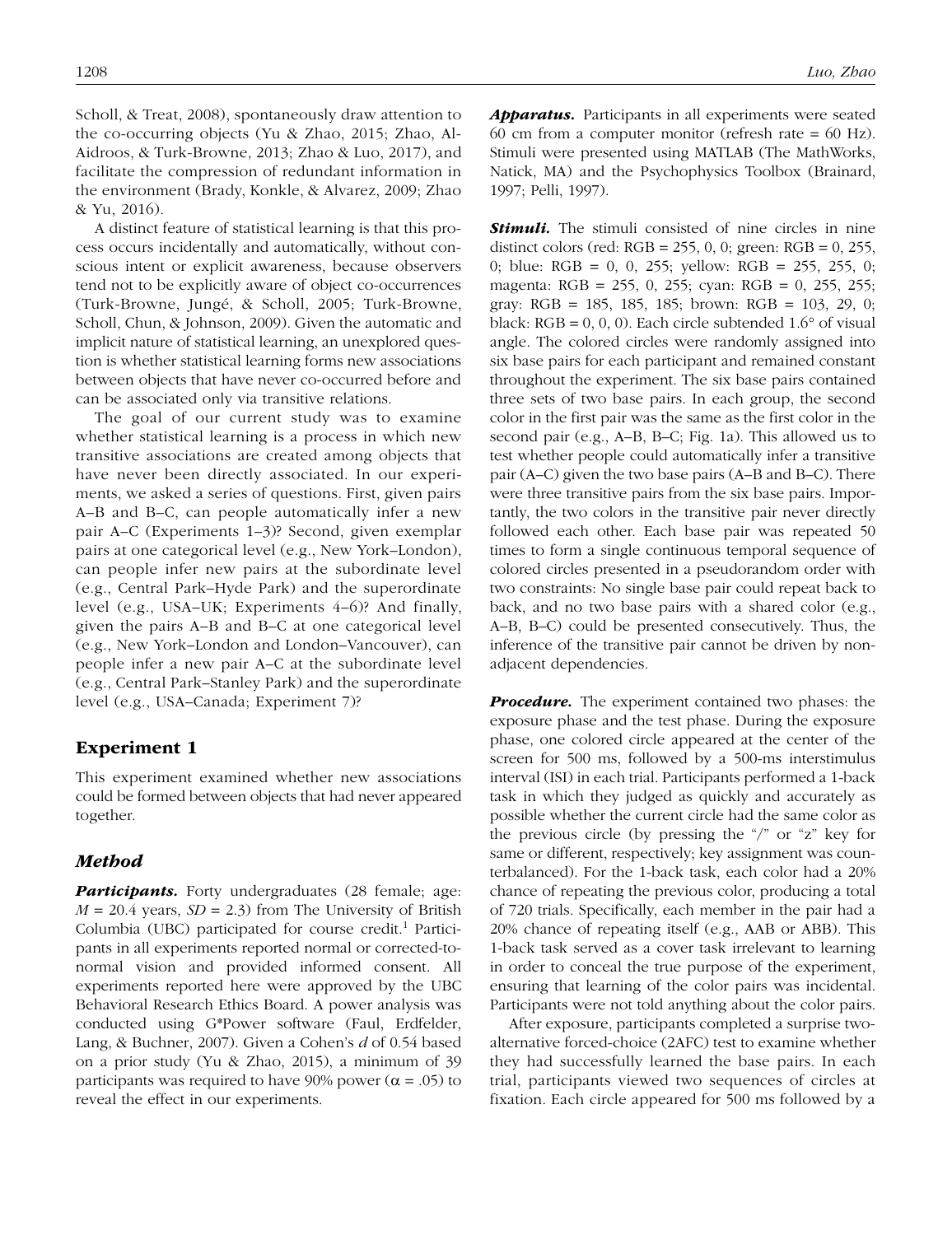

Fig. 1. Paradigm and results of Experiment 1. Nine colors were paired into six base pairs, and three transitive pairs were generated from the base pairs; examples are shown in (a). To ensure incidental encoding of the pairs, we asked participants to perform a 1-back task over the sequence during exposure. In the test phase, participants viewed a base pair against a foil or a transitive pair against a foil and chose which pair looked more familiar. The graph (b) shows the mean percentage of times the base and the transitive pairs were chosen as more familiar than the foil at the test phase. Error bars reflect ±1 *SEM*. Asterisks indicate results significantly different from chance (\**p* < .05, \*\**p* < .01). The dotted line indicates the level of chance performance.

500-ms ISI, and each sequence was separated by a 1,000 ms pause. Participants judged whether the first or second sequence looked more familiar from the exposure phase. If they did not respond during the sequence presentation or ISI, the screen remained blank until response. One sequence was a base pair, and the other was a foil (e.g., A–E) composed of one color from a base pair (e.g., A–B) and another from a different base pair (e.g., D–E) while preserving the temporal positions in the pairs. Thus, the two colors in the foil had never directly followed each other during exposure. Each base pair was tested against a foil, which was then repeated, resulting in 12 trials in total. It is important to note that each base pair and foil were presented the same number of times at test. Thus, to discriminate the base pair from the foil, participants needed to know which two colors followed each other during exposure. The order of the trials was randomized, and whether the base pair or foil appeared first was counterbalanced across trials.

At the test phase, we also examined whether participants inferred the transitive pair from base pairs (e.g., A–C from A–B and B–C). The foil (e.g., A–F) was constructed by selecting one color from one transitive pair (e.g., A–C) and the other from a different transitive pair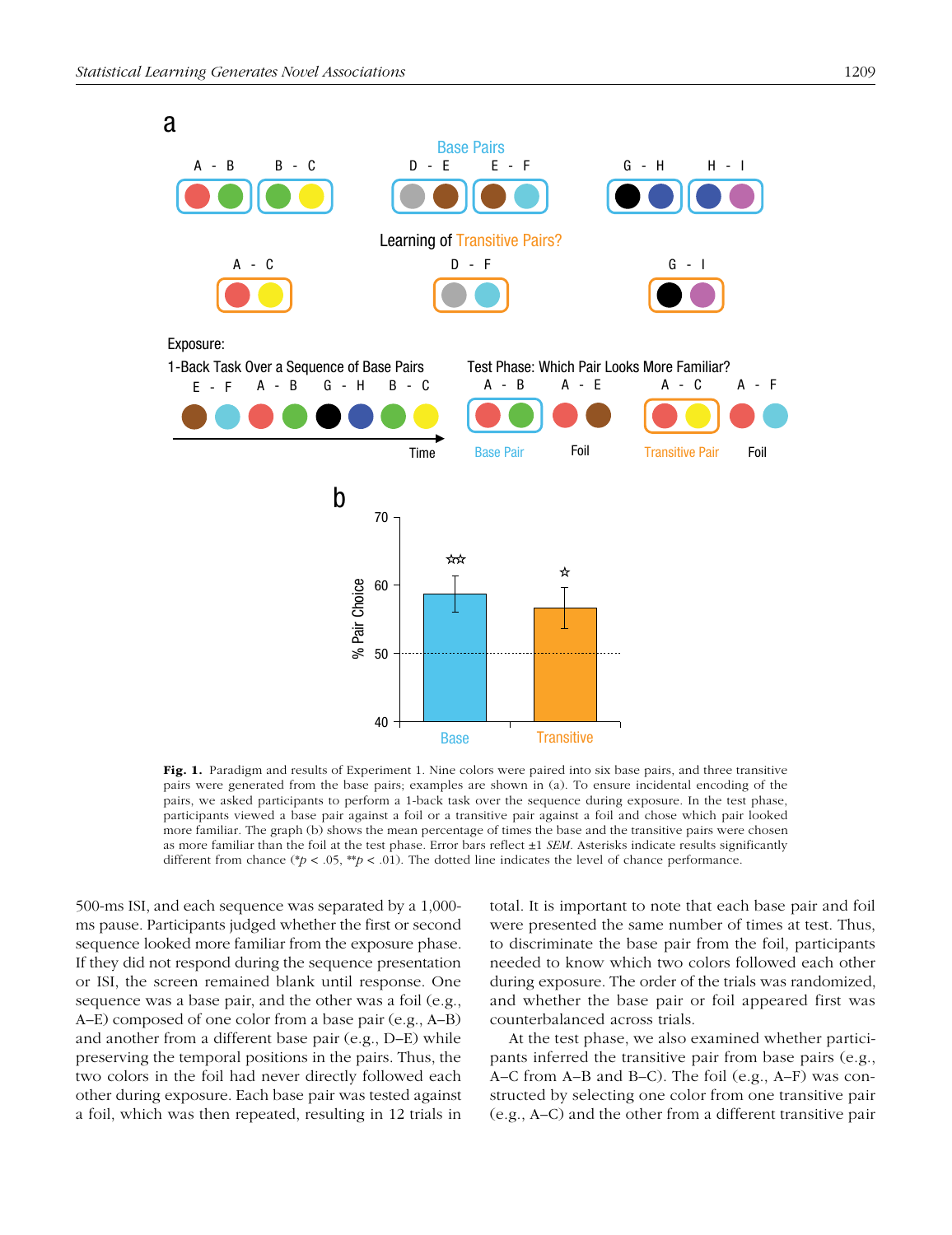(e.g., D–F from D–E and E–F) while maintaining the temporal positions in the pairs. Each transitive pair was tested against a foil. Each transitive pair and the foil were presented the same number of times at test. If participants chose the transitive pair as more familiar, this would suggest that they had automatically inferred a new association between two objects that had never directly followed each other and could be inferred given only the exposure to the two base pairs.

A debriefing session was conducted after the test phase. To assess whether or not participants explicitly noticed the pairs, we first asked them to answer "yes" or "no" to the question whether they noticed the pairs during the first part of the experiment. If they answered "yes," they were then asked to report which objects appeared together. To count as being aware, they had to report at least one correct pair.

#### *Results*

At the test phase, base pairs were chosen as more familiar than foils 58.8%  $(SD = 16.7%)$  of the time, which was reliably above chance (50%), *t*(39) = 3.32, *p* = .002,  $d = 0.53$  (Fig. 1b). This indicates that participants successfully learned the temporal co-occurrences between the two colors in the base pairs. Moreover, transitive pairs were chosen as more familiar than foils 56.7% (*SD* = 19.1%) of the time, which was again reliably above chance (50%), *t*(39) = 2.21, *p* = .03, *d* = 0.35 (Fig. 1b), suggesting that participants also successfully inferred the transitive pairs, although the two colors in the transitive pair never directly followed each other during the exposure phase. There was no difference between the results for base pairs and transitive pairs,  $t(39) = 0.53$ ,  $p = .60$ ,  $d = 0.12$ . However, there was no correlation,  $r(38) = .05$ ,  $p = .75$ , between learning of base pairs and the inference of transitive pairs.

At debriefing, only 6 participants reported noticing color pairs, but none could correctly report which specific colors followed each other. This suggests that participants had no explicit awareness of the base pairs or the transitive pairs. These findings demonstrate that statistical learning automatically and implicitly forms novel associations between objects that have never appeared together and can be associated only via transitive relations on the basis of prior experiences.

## Experiment 2

This experiment aimed to examine the limits of the transitive inference by increasing the chain of object associations. Specifically, we added one more base pair (e.g., C–D) and tested whether people could infer the transitive pair (e.g., A–D).

#### *Method*

**Participants.** A new group of 40 undergraduates (28 female; age:  $M = 20.6$  years,  $SD = 2.5$ ) from UBC participated in the experiment for course credit.

**Stimuli and procedure.** The stimuli and the procedure were identical to those in Experiment 1, except that we added one more base pair, so three base pairs formed a transitive pair. As before, six base pairs were created for each participant. For every three base pairs, the second color in the first pair was the same as the first color in the second pair, and the second color in the second pair was the same as the first color in the third pair (e.g., A–B, B–C, C–D; Fig. 2a). The transitive pair (e.g., A–D) consisted of the first color in the first pair and the second color in the third pair. As before, participants performed a 1-back task as a cover to ensure incidental encoding of the pairs during exposure. Afterward, participants completed the surprise test phase, in which they chose whether the pair or the foil looked more familiar.

## *Results*

At the test phase, base pairs were chosen as more familiar than foils  $62.1\%$  ( $SD = 16.9\%$ ) of the time, which was reliably above chance (50%), *t*(39) = 4.53, *p* < .001,  $d = 0.72$  (Fig. 2b), suggesting that participants successfully learned the co-occurrences between the two colors in the base pairs. However, this time the transitive pairs were chosen as more familiar than foils 51.3% (*SD* = 24.6%) of the time, which was not reliably different from chance (50%), *t*(39) = 0.32, *p* = .75, *d* = 0.05 (Fig. 2b). There was a reliable difference between the results of base pairs and transitive pairs,  $t(39) = 2.18$ ,  $p = .03$ ,  $d = 0.51$ . This suggests that people failed to infer the transitive pairs even though they successfully learned the base pairs. Moreover, there was no correlation,  $r(38)$  = .12,  $p = .46$ , between learning of base pairs and the inference of transitive pairs. During debriefing, only 2 participants reported noticing color pairs, but the participants could not correctly report which specific colors temporally followed each other. This again suggests that participants had no explicit awareness of the base pairs or the transitive pairs. This result reveals a limit in the novel associations that can be formed transitively across the base pairs. This limit may reflect processing constraints as the number of associations increases.

#### Experiment 3

In Experiment 2, the failure of transitive inference from A to D could be driven by the weak overlap between two base pairs (having only one shared object between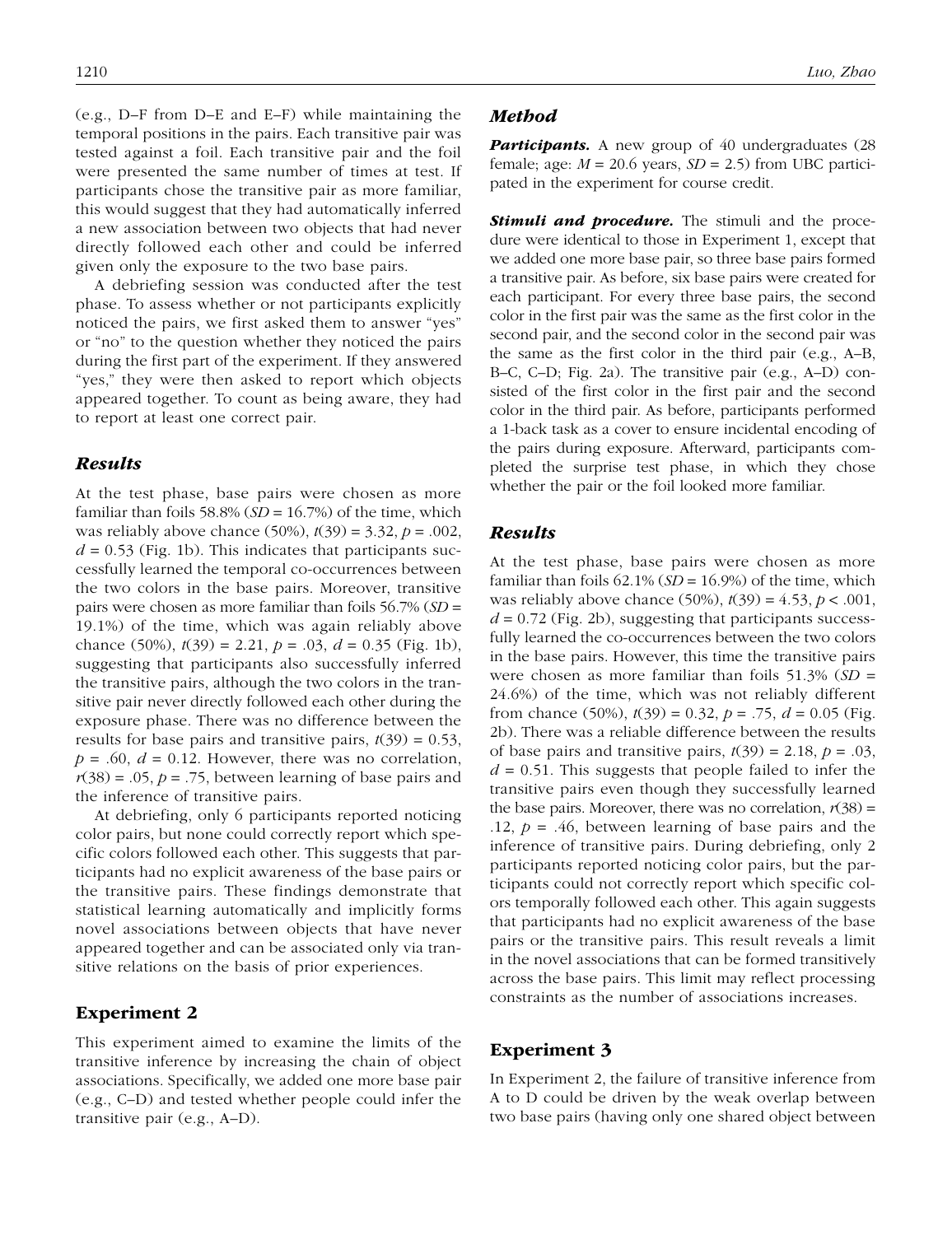

Fig. 2. Stimuli and results of Experiment 2. Examples of three base pairs and a transitive pair are shown in (a). The graph (b) shows the mean percentage of times the base and the transitive pairs were chosen as more familiar than the foil at the test phase. Error bars reflect ±1 *SEM*. Asterisks indicate results significantly different from chance  $(p < .001)$ . The dotted line indicates the level of chance performance.

pairs). Thus, this experiment aimed to overcome this failure by strengthening the extent of overlap as defined by the number of shared objects. Specifically, we maintained the same number of pair associations (A–B, B–C, and C–D) and the same number of objects (four) as in Experiment 2 (Bays, Turk-Browne, & Seitz, 2015); however, we increased the extent of overlap (e.g., A–B–C and B–C–D) and examined whether participants could infer the transitive pair (A–D).

## *Method*

**Participants.** A new group of 40 undergraduates (32 female; age:  $M = 21.6$  years,  $SD = 4.2$ ) from UBC participated in the experiment for course credit.

**Stimuli and procedure.** The stimuli and the procedure were identical to those in Experiment 2, except that the colored circles formed four base triplets, where the three colors within the triplet temporally appeared one after another (e.g., A–B–C). For every two base triplets, the second and the third colors in the first triplet were the same as the first and the second colors in the second triplet (e.g., A–B–C, B–C–D; Fig. 3a). The transitive pair (e.g., A–D) consisted of the first color in the first triplet and the third color in the second triplet. We recognize that the number of transitive inferences was different between Experiments 2 and 3. In Experiment 2, participants needed to make two inferences (one from A–B to B–C and another from B–C to C–D), whereas in this experiment participants needed to make only one inference (from A–B–C to B–C–D). We will address this confound in the General Discussion.

As before, participants performed a 1-back task as a cover to ensure incidental encoding of the triplets during exposure. At the test phase, participants completed the surprise test phase, where they chose whether the subpairs (e.g., A–B, B–C, C–D) or the foil looked more familiar, and chose whether the transitive pair or the foil looked more familiar. The subpairs and transitive pairs were intermixed in the test trials (order was randomized).

#### *Results*

At the test phase, the subpairs were chosen as more familiar than foils  $66.4\%$  (*SD* = 17.2%) of the time, which was reliably above chance (50%), *t*(39) = 6.04, *p* < .001,  $d = 0.95$  (Fig. 3b), suggesting that participants successfully learned the co-occurrences between the two colors in the subpairs.<sup>2</sup> More importantly, the transitive pairs were chosen as more familiar than foils 59.6% (*SD* = 28.0%) of the time, which was again reliably above chance (50%), *t*(39) = 2.17, *p* = .04, *d* = 0.34 (Fig. 3b), suggesting that participants also successfully inferred the transitive pairs, although the two colors in the transitive pair never directly followed each other during exposure. However, there was no reliable difference between the results for subpairs and transitive pairs,  $t(39) = 1.62, p = .11, d = 0.29$ . We compared the results of Experiments 2 and 3 in a mixed-effects analysis of variance and found that there was no interaction effect between experiments and conditions,  $F(1, 78) = 0.38$ ,  $p = .53$ ,  $\eta_p^2 = .002$ . Moreover, there was a moderate correlation,  $r(38) = .38$ ,  $p = .02$ , between the learning of subpairs and the inference of transitive pairs. During debriefing, 4 participants reported noticing color pairs, but no participants could correctly report which specific colors temporally followed each other. This again suggests that participants had no explicit awareness of the subpairs or the transitive pairs.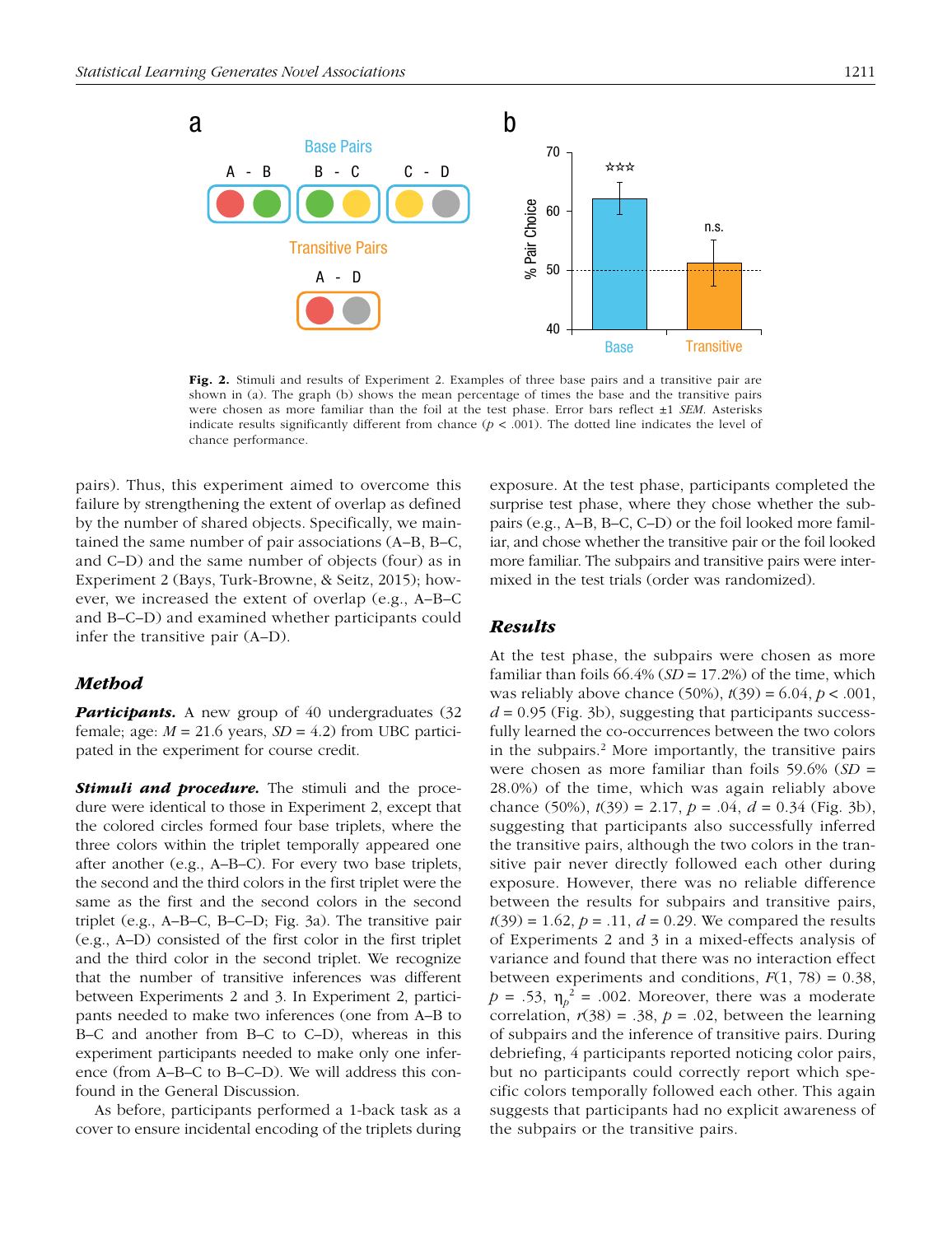

Fig. 3. Stimuli and results of Experiment 3. Examples of two base triplets, three subpairs, and a transitive pair are shown in (a). The graph (b) shows the mean percentage of times the subpairs and the transitive pairs were chosen as more familiar than the foil at the test phase. Error bars reflect ±1 *SEM*. Asterisks indicate results significantly different from chance (\* $p < .05$ , \*\*\* $p < .001$ ). The dotted line indicates the level of chance performance.

The findings demonstrate that the transitive inference from A to D was slightly stronger in Experiment 3, suggesting that increasing the overlap between pairs and reducing the number of transitive inferences did not completely remove the limit observed in Experiment 2.

## Experiment 4

As shown in previous experiments, novel associations can be formed transitively between objects that have never co-occurred before. In this experiment, we aimed to extend our findings by examining another type of transitivity from set theory (Ciesielski, 1997). Specifically, given exposures to the association between two objects at one categorical level (e.g., New York–London), can people infer the same association at the subordinate level (e.g., Central Park–Hyde Park) and the superordinate level (e.g., USA–UK)?

## *Method*

**Participants.** A new group of 80 undergraduates (58 female; age:  $M = 20.6$  years,  $SD = 3.2$ ) from UBC participated in the experiment for course credit. The sample size was determined by a power analysis using G\*Power software (Faul et al., 2007). Given a Cohen's *d* of 0.35, which was based on the transitive inference result in Experiment 1, a minimum of 72 participants was required to have 90% power  $(\alpha = .05)$  to reveal the effect in this experiment.

*Stimuli.* The stimuli consisted of eight city names (New York, London, Vancouver, Paris, Tokyo, Beijing, Barcelona, and Bangkok), eight corresponding park names (Central Park, Hyde Park, Stanley Park, Champ de Mars Park, Yoyogi Park, Bei Hai Park, Güell Park, and Lumpini Park), and eight corresponding country names (USA, UK, Canada, France, Japan, China, Spain, and Thailand). The eight cities were randomly grouped into four base pairs for each participant (e.g., New York–London; Fig. 4a). The city base pairs produced four park pairs at the subordinate level (e.g., Central Park–Hyde Park), and four country pairs at the superordinate level (e.g., USA–UK). The park pairs and the country pairs served as transitive pairs to be tested at the test phase and were never presented in the exposure phase. Each city base pair was repeated 50 times to form a single continuous sequence of cities in a pseudorandom order with the constraint that no city pair could repeat back to back.

*Procedure.* Because participants may not know which park is in which city, they were first trained on a separate task to associate each park with a given city prior to the start of the experiment. In this task, participants viewed a park and selected which city contained the park (by pressing a key from "1" to "8") and received feedback on each trial. They had to achieve 100% accuracy on this task before starting the experiment. We did not test city– country association because we assumed that participants should know which city is in which country. There was no mention of any country names before starting the experiment.

The experiment consisted of an exposure phase and a test phase, as in Experiment 1. During exposure, participants performed a 1-back task over a continuous sequence of city names where they judged whether the current city name was the same as the previous one.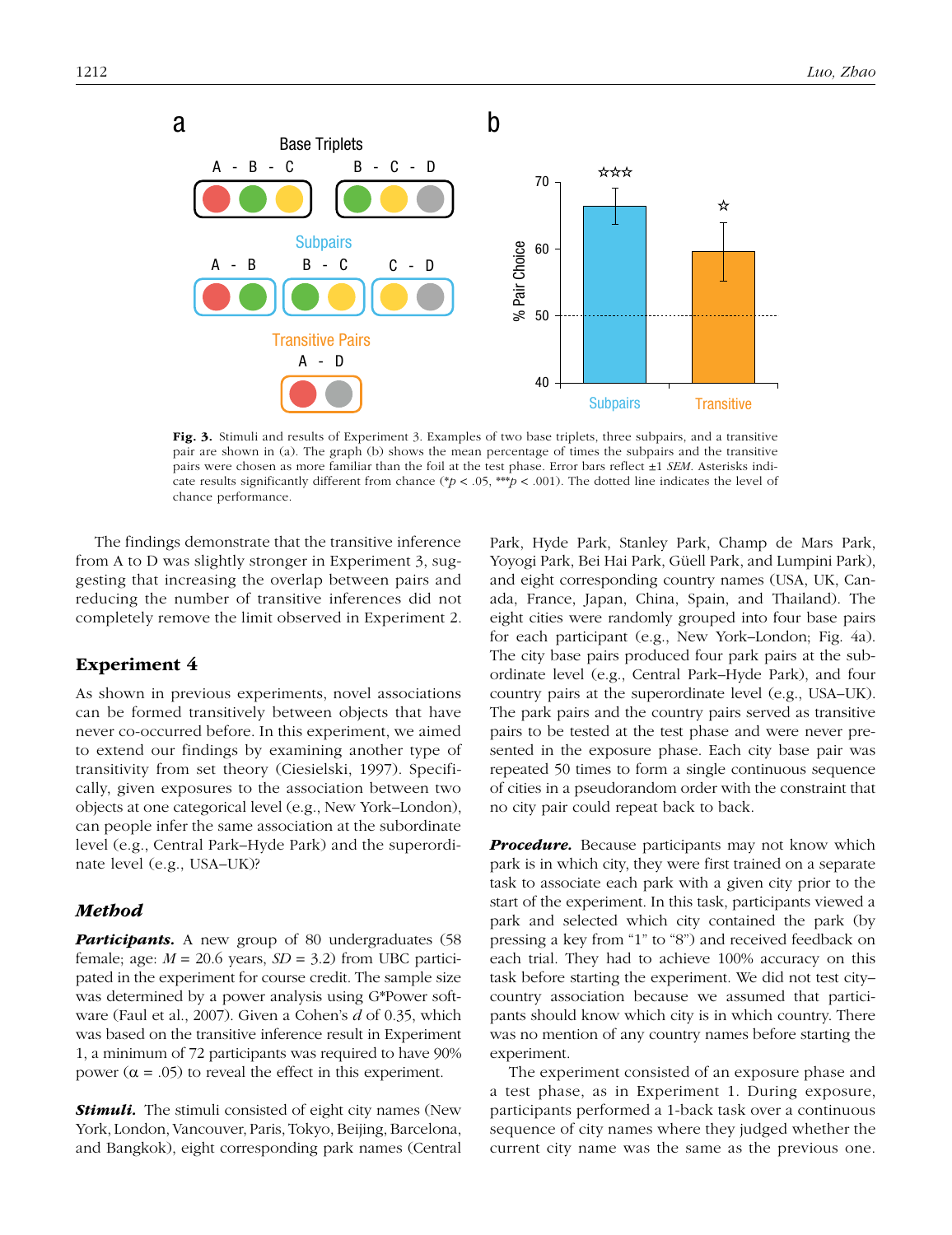

Fig. 4. Stimuli and results of Experiment 4. Examples of a city base pair, the corresponding transitive park pair, and the corresponding transitive country pair are shown in (a). The graph (b) shows the mean percentage of times each pair type was chosen as more familiar than the foil at the test phase. Error bars reflect ±1 *SEM*. Asterisks indicate results significantly different from chance (\**p* < .05, \*\*\**p* < .001). The dotted line indicates the level of chance performance.

As before, the sequence contained the city base pairs unbeknownst to the participants. One city name was presented for 500 ms followed by a 500-ms ISI in each trial. Each city name had a 20% chance of repeating the city name on the previous trial, producing a total of 480 trials. The 1-back task served as a cover task to conceal the true purpose of the experiment, ensuring incidental learning of the city pairs.

After exposure, participants completed the surprise test phase as before, to see whether they had learned the city pairs and, more importantly, to see whether they could infer the corresponding park pairs or country pairs, which were never presented during exposure. In each test trial, participants judged whether the pair or the foil looked more familiar given what they saw in the exposure phase. There were three blocks of trials. In the first block, each city pair was tested against a foil where two cities never followed each other during exposure. The foil was constructed by selecting one city from one base pair and another city from a different base pair while maintaining the temporal positions in the pairs. In the second block, each park pair corresponding to its city pair was tested against a foil that contained the two parks corresponding to the two cities in the foil in the first block. In the third block, each country pair corresponding to its city pair was tested against a foil that contained the two countries corresponding to the two cities in the foil in the first block. The order of the last two blocks was randomized. It is important to note that in each block, the base pair or the transitive pair was presented the same number of times as the foils.

A debriefing session was conducted after the test phase, in which participants were asked if they had noticed any names that appeared one after another. For those who responded "yes," we further asked them to specify which names followed each other.

#### *Results*

At the test phase, the city base pairs were chosen as more familiar than foils 58.4% (*SD* = 19.6%) of the time, which was reliably above chance (50%),  $t(79) = 3.82$ ,  $p <$ .001, *d* = 0.43 (Fig. 4b). This indicates that participants successfully learned the temporal co-occurrences between the two cities in a base pair during exposure. More importantly, park pairs were chosen as more familiar than foils 55.5% (*SD* = 19.6%) of the time, which was again reliably above chance  $(50\%)$ ,  $t(79) = 2.49$ ,  $p =$ .01, *d* = 0.28 (Fig. 4b), suggesting that participants have successfully inferred the park pairs, although no parks were presented during exposure. Likewise, country pairs were also chosen as more familiar than foils 55.2% (*SD* = 22.4%) of the time, which was again reliably above chance (50%), *t*(79) = 2.09, *p* = .04, *d* = 0.23 (Fig. 4b), suggesting that participants also successfully inferred the country pairs, although no countries were presented during exposure. Moreover, there was no reliable difference in the results among the three conditions,  $F(2, 158) = 0.95$ ,  $p = .39$ ,  $\eta_p^2 = .01$ . There was a moderate correlation between the learning of city pairs and the inference of park pairs,  $r(78) = .35$ ,  $p = .002$ ; between city pairs and country pairs,  $r(78) = .34$ ,  $p =$ .002; and between park pairs and country pairs,  $r(78)$  = .50,  $p < .001$ ; this further supports that participants successfully inferred the park pairs and the country pairs.

During debriefing, 7 participants reported noticing city pairs, but none correctly reported which specific names followed each other. This suggests that participants had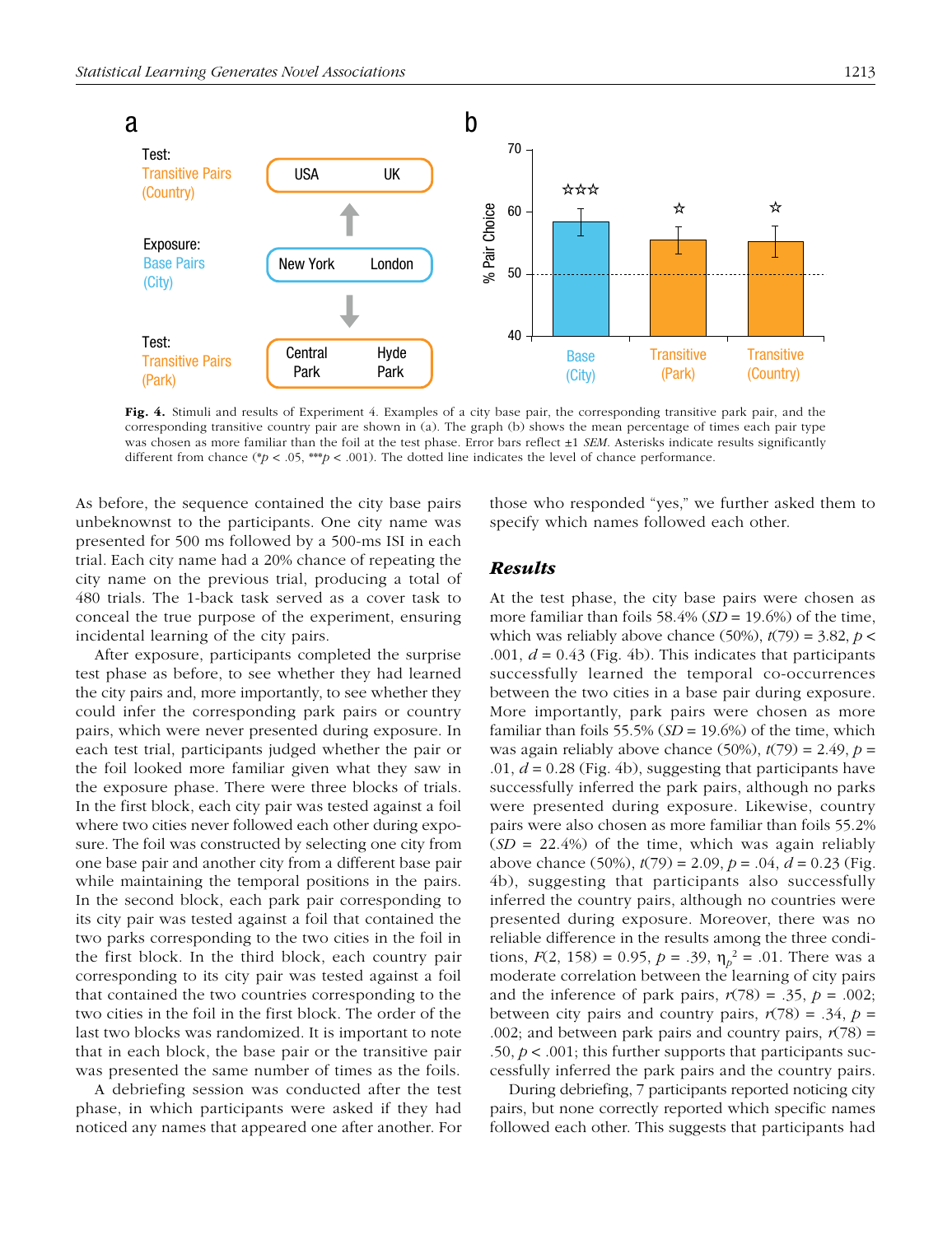

Fig. 5. Stimuli and results of Experiment 5. Park pairs were presented as base pairs during exposure, whereas city and country pairs were transitive pairs at the test phase. Examples are shown in (a). The graph (b) shows the mean percentage of times each pair type was chosen as more familiar than the foil at the test phase. Error bars reflect ±1 *SEM*. Asterisks indicate results significantly different from chance  $(p < .05)$ . The dotted line indicates the level of chance performance.

no explicit awareness of the pairs. Because participants were trained on the park–city associations prior to the experiment, the training could have facilitated the transitive inference from city pairs to park pairs. To address the priming issue, we conducted a follow-up study (*N* = 481) on Amazon Mechanical Turk (MTurk; see the Supplemental Material available online), in which participants did not go through training prior to the experiment but were instead tested on the park–city associations after the experiment. Importantly, we also randomized the block order at the test phase. We found that for participants who knew which park was in which city and successfully learned the base city pairs, they automatically inferred park pairs and country pairs.

These results suggest that participants spontaneously inferred new associations at both the subordinate and the superordinate levels on the basis of the regularities extracted at one categorical level. This provides further evidence that statistical learning forms novel associations between objects at different levels along the categorical hierarchy, even if these objects are never directly experienced or associated with each other.

## Experiment 5

The goal of this experiment was to examine whether the transitive inference could be made only on the basis of city pairs and whether there were limits in forming the novel transitive associations across the categorical hierarchy. Specifically, park pairs served as base pairs during exposure, and city pairs and country pairs served as transitive pairs at the test phase (Fig. 5a).

#### *Method*

**Participants.** A new group of 80 undergraduates (65 female; age:  $M = 20.3$  years,  $SD = 2.1$ ) from UBC participated in the experiment for course credit.

**Stimuli and procedure.** The stimuli and the procedure were identical to those in Experiment 4, except that park pairs served as base pairs during exposure, and city pairs and country pairs served as transitive pairs at the test phase (Fig. 5a).

#### *Results*

At the test phase, the park base pairs were chosen as more familiar than foils 54.5% (*SD* = 15.3%) of the time, which was reliably above chance  $(50\%)$ ,  $t(79) = 2.65$ ,  $p = .01$ ,  $d = 0.30$  (Fig. 5b), indicating that participants successfully learned the temporal co-occurrences between the two parks in a base pair during exposure. More importantly, city pairs were chosen as more familiar than foils  $54.5\%$  ( $SD = 17.3\%$ ) of the time, which was again reliably above chance  $(50\%)$ ,  $t(79) = 2.35$ ,  $p = .02$ ,  $d = 0.26$  (Fig. 5b), suggesting that participants successfully inferred the city pairs, even though no cities were presented during exposure. However, country pairs were chosen as more familiar than foils 49.8% (*SD* = 19.2%) of the time, which was not different from chance (50%),  $t(79) = 0.07$ ,  $p = .94$ ,  $d = 0.01$  (Fig. 5b). There was a marginal difference among the three conditions, *F*(2, 158) = 2.79, *p* = .06,  $\eta_p^2$  = .03, in that the performance in the country condition was marginally weaker than that in the city or park conditions (*p*s = .1). There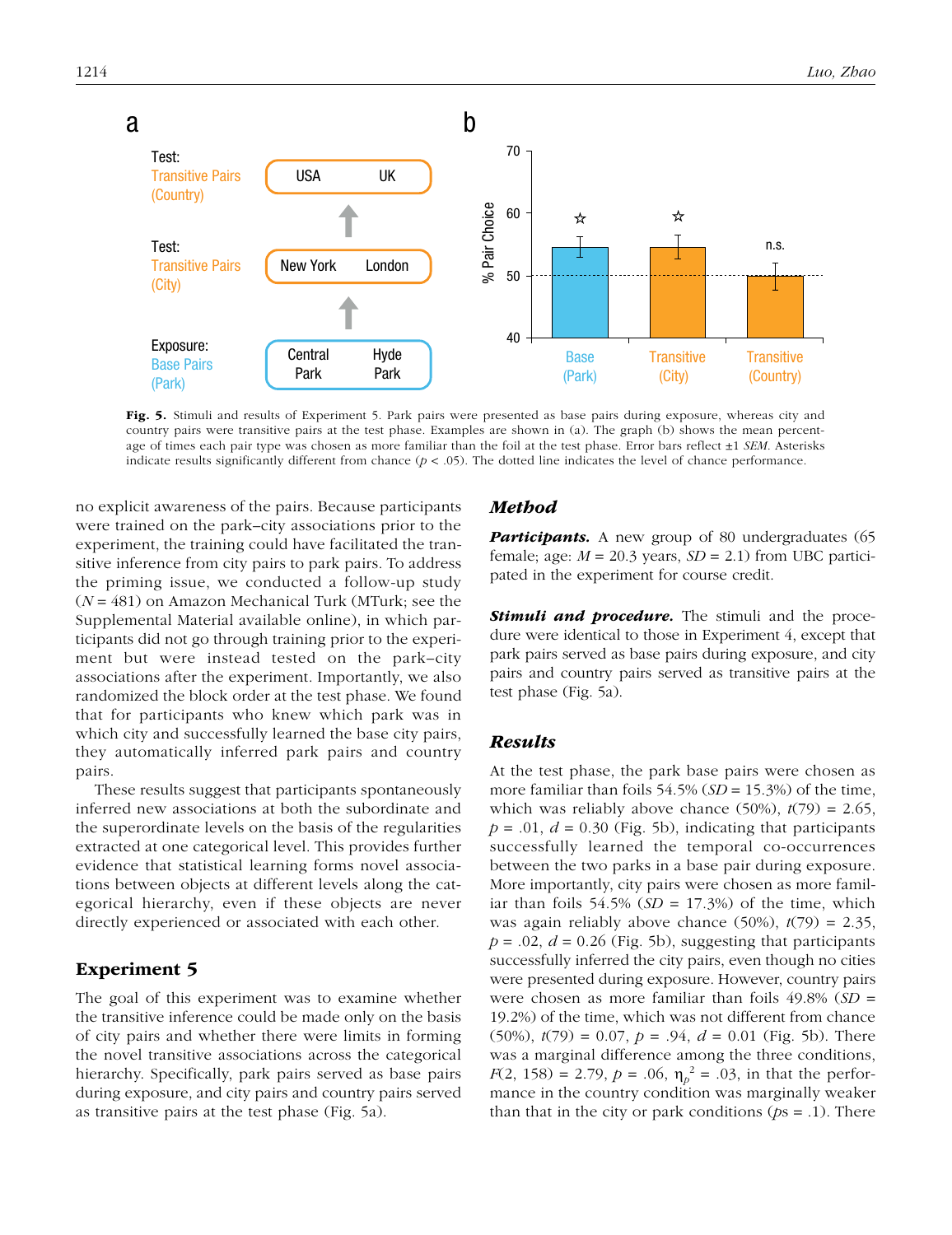

Fig. 6. Stimuli and results of Experiment 6. Country pairs were presented as base pairs during exposure, whereas city and park pairs were transitive pairs at the test phase. Examples are shown in (a). The graph (b) shows the mean percentage of times each pair type was chosen as more familiar than the foil at the test phase. Error bars reflect ±1 *SEM*. Asterisks indicate results significantly different from chance (\**p* < .05, \*\*\**p* < .001). The dotted line indicates the level of chance performance.

was a weak correlation between the learning of park pairs and the inference of city pairs,  $r(78) = .24$ ,  $p =$ .03, and a moderate correlation between city pairs and country pairs,  $r(78) = .48$ ,  $p < .001$ , but no correlation between park pairs and country pairs,  $r(78) = .16$ ,  $p =$ .16; this supports that participants successfully inferred city pairs but not country pairs. During debriefing, 3 participants reported noticing park pairs, but none correctly reported which specific parks followed each other, suggesting that they had no explicit awareness of the pairs.

These results replicated those in Experiment 4, demonstrating that participants could successfully infer new associations at the superordinate level above the original categorical level at which regularities were learned. However, there was a limit in how far the inference could be made beyond the level at which objects were originally associated.

## Experiment 6

This experiment aimed to examine whether the limit in the transitive inference was specific to superordinate levels. Specifically, country pairs served as base pairs during exposure, and city pairs and park pairs served as transitive pairs at test (Fig. 6a).

## *Method*

**Participants.** A new group of 80 undergraduates (61 female; age:  $M = 20.8$  years,  $SD = 5.2$ ) from UBC participated in the experiment for course credit.

**Stimuli and procedure.** The stimuli and the procedure were identical to those in Experiment 4, except that country pairs served as base pairs during exposure, and city pairs and park pairs served as transitive pairs at test (Fig. 6a).

#### *Results*

At the test phase, the country base pairs were chosen as more familiar than foils 61.1% (*SD* = 22.0%) of the time, which was reliably above chance  $(50\%)$ ,  $t(79)$  = 4.52,  $p < .001$ ,  $d = 0.51$  (Fig. 6b), indicating that participants successfully learned the temporal co-occurrences between the two countries in a base pair during exposure. More importantly, city pairs were chosen as more familiar than foils 55.8%  $(SD = 21.0\%)$  of the time, which was again reliably above chance  $(50\%)$ ,  $t(79) = 2.46$ ,  $p =$  $.02, d = 0.27$  (Fig. 6b), suggesting that participants successfully inferred the city pairs, even though no cities were presented during exposure. However, park pairs were chosen as more familiar than foils 54.1% (*SD* = 20.8%) of the time, which was not reliably above chance (50%), *t*(79) = 1.75, *p* = .08, *d* = 0.20 (Fig. 6b). Moreover, there was a significant difference among the three conditions,  $F(2, 158) = 4.05$ ,  $p = .02$ ,  $\eta_p^2 = .05$ , in that performance in the park condition was reliably weaker than that in the country condition  $(p = .02)$  but only marginally weaker than that in the city condition  $(p =$ .1). There was a moderate correlation between the learning of country pairs and the inference of city pairs,  $r(78) = .30, p = .007$ ; a strong correlation between city pairs and park pairs,  $r(78) = .72$ ,  $p < .001$ ; and a weak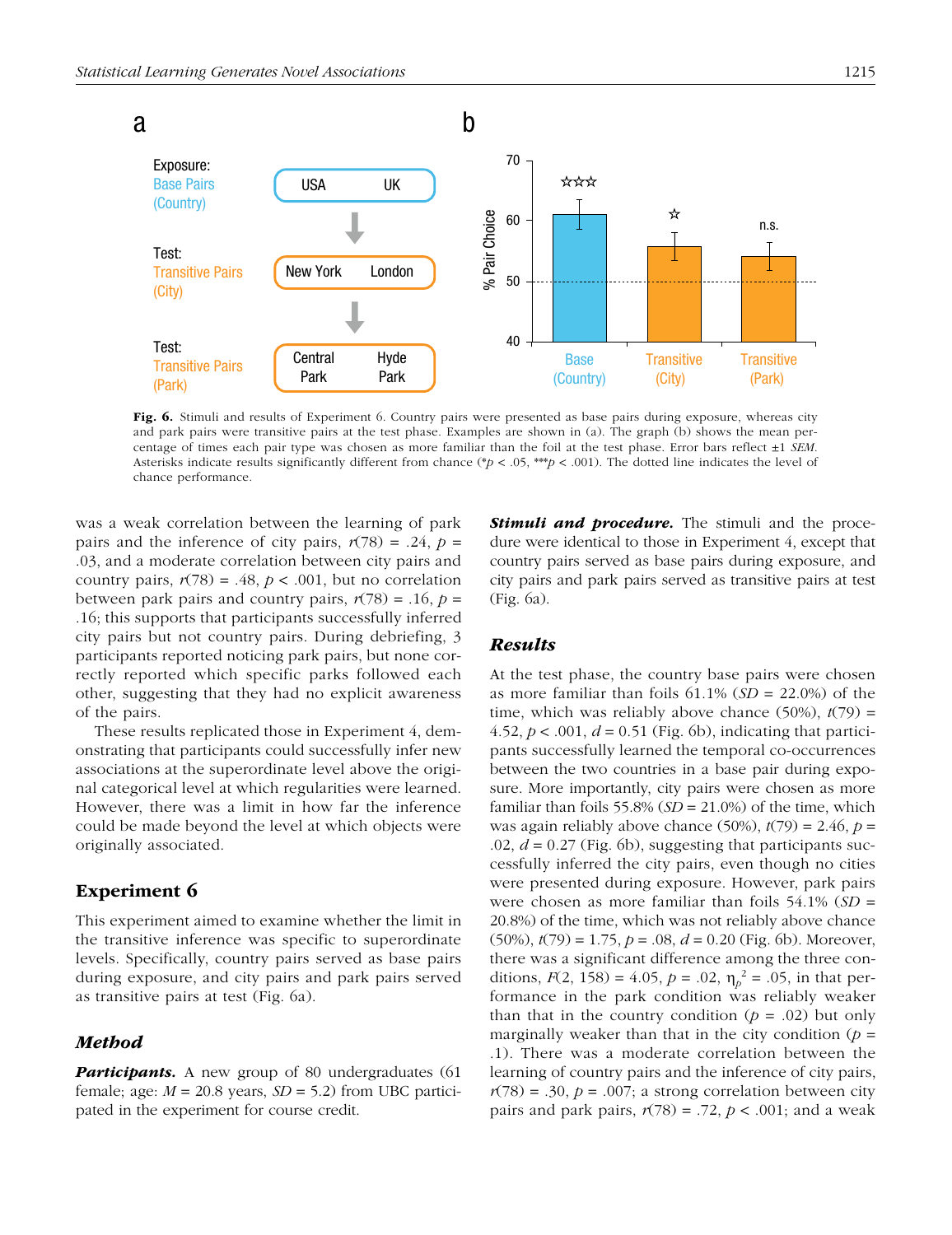correlation between park pairs and country pairs,  $r(78) =$ .23,  $p = .04$ ; this supports that participants successfully inferred city pairs but that the inference of park pairs was weaker. During debriefing, 8 participants reported noticing country pairs, but none correctly reported which specific countries followed each other, suggesting that participants had no explicit awareness of the country pairs.

These results replicated those in Experiment 4, showing that participants could successfully infer new associations at the subordinate level below the original categorical level at which regularities were learned. However, there was again a limit in how far the inference could be made beyond the level at which objects were originally associated.

## Experiment 7

Given the findings in previous experiments, we next examined whether seeing A–B and B–C city pairs (e.g., New York–London, London–Vancouver) at exposure can induce the inference of the A–C pair at both the superordinate country level (e.g., USA–Canada) and the subordinate park level (e.g., Central Park–Stanley Park).3

#### *Method*

**Participants.** A new group of 200 undergraduates (149) female; age:  $M = 20.1$  years,  $SD = 2.5$ ) from UBC participated in the experiment for course credit. Given the demanding transitive inferences in this experiment, we raised the power to 95% in the power analysis ( $\alpha = .05$ ). Given a Cohen's *d* of 0.35 in the transitive inference in Experiment 1, a minimum of 90 participants was required in each condition (a minimum of 180 for the two conditions in this experiment).

**Stimuli.** The stimuli consisted of nine city names (New York, London, Vancouver, Paris, Tokyo, Beijing, Barcelona, Bangkok, and São Paulo), nine corresponding park names (Central Park, Hyde Park, Stanley Park, Champ de Mars Park, Yoyogi Park, Bei Hai Park, Güell Park, Lumpini Park, and Ibirapuera Park), and nine corresponding country names (USA, UK, Canada, France, Japan, China, Spain, Thailand, and Brazil). As before, the nine city names were randomly grouped into six city base pairs for each participant. The six city pairs contained three groups. Each group contained two city pairs (A–B and B–C), where the second city in the first pair was the same as the first city in the second pair (Fig. 7a). This allowed us to replicate the findings in Experiment 1 by testing whether participants could automatically infer the transitive A–C pair. There were three A–C pairs from the six base pairs.

The six base city pairs corresponded to three groups of A–B and B–C park pairs at the subordinate level and three groups of country pairs at the superordinate level (Fig. 7a). This allowed us to replicate the findings in Experiment 4 by testing whether participants could infer the transitive park pairs and country pairs. More importantly, this also allowed us to test whether participants could infer the transitive A–C park pairs and country pairs on the basis of exposure to the base A–B and B–C city pairs (Fig. 7b).

*Procedure.* The exposure phase was similar to that in Experiment 4, where each base city pair was repeated 50 times to create a single continuous sequence in a pseudorandom order with two constraints: No single city pair could repeat back to back, and no two base pairs with a shared city name (e.g., New York–London and London– Vancouver) could be presented consecutively. Thus, the inference of the transitive pair could not be driven by nonadjacent dependencies. The city A–C pairs and all transitive park and country pairs were never presented in the exposure phase. Because of the demanding transitive inferences to be tested in this experiment, we made two changes in the exposure in order to enhance learning of the base city pairs. First, the presentation time of each city name was increased from 500 ms to 1,000 ms during exposure. Second, for the 1-back task at exposure, the chance of repeating the previous city name was reduced from 20% to 10% to minimize disruptions to the pair.

There were two between-subjects conditions in the test phase to which participants were randomly assigned. In one condition ( $n = 100$ ), participants performed a 2AFC test in which an A–B or B–C pair was presented against a foil, and they chose which looked more familiar to them. There were three blocks of test trials: one block for base A–B and B–C city pairs, and two blocks for the transitive A–B and B–C park and country pairs (Fig. 7a). The order of the three blocks was randomized at test. In the other condition (*n* = 100), participants performed a 2AFC test in which a transitive A–C pair was presented against a foil, and they chose which looked more familiar to them. There were again three blocks of test trials: one block for the A–C city pairs, one block for the A–C park pairs, and one block for the A–C country pairs (Fig. 7b). The order of the three blocks was again randomized. The reason for having two separate testing conditions for the A–B and B–C pairs and the A–C pairs was because in a pilot study (see the Supplemental Material) we combined all the testing blocks in the same experiment, so each participant completed the six blocks in a random order in the test phase. This more than doubled the length of the test phase and thus reduced performance in the 2AFC test overall. To keep the test phase short, we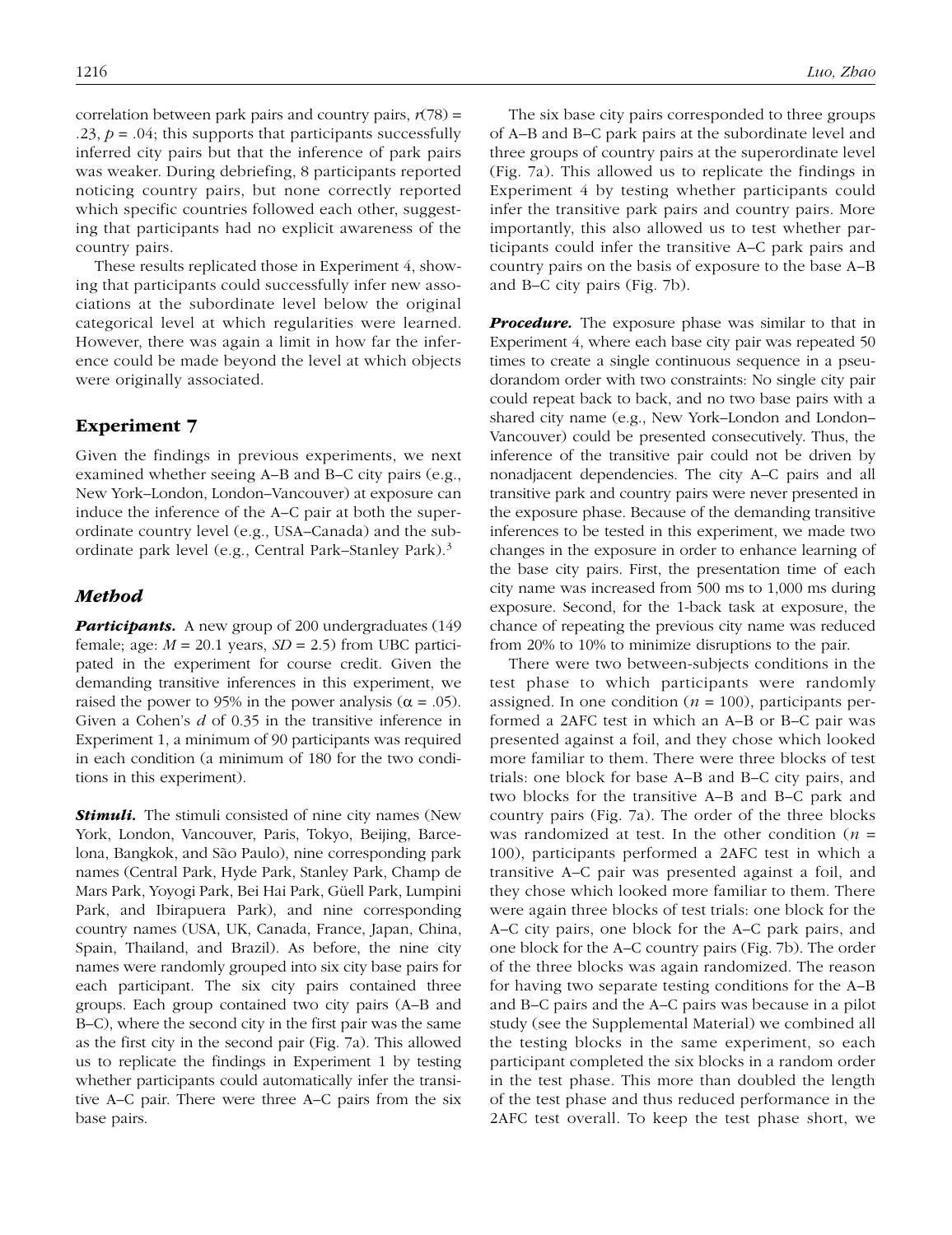

Fig. 7. Stimuli and results of Experiment 7. During exposure, participants viewed a continuous sequence of base city pairs and performed a 1-back cover task. Each base city pair corresponded to a subordinate park pair and a superordinate country pair. Examples are shown in (a). There were three types of A–C transitive pairs: city, park, and country; examples are shown in (b). In one condition (c; *n* = 100), participants chose whether the A–B and B–C pairs or a foil looked more familiar. The test contained base city pairs and transitive park or country pairs. The graph shows the mean percentage of times each pair type was chosen as more familiar than the foil at the test phase. In another condition (d; *n* = 100), participants chose whether the A–C pair or a foil looked more familiar at the city, park, or country level. The graph shows the mean percentage of times the transitive A–C pair was chosen as more familiar than the foil. Error bars reflect ±1 *SEM*. Asterisks indicate results significantly different from chance (\* $p < .05$ , \*\* $p < .01$ , \*\*\* $p < .001$ ). The dotted line indicates the level of chance performance.

chose to use the current design, in which all participants completed the same exposure phase and half performed each testing condition.

## *Results*

At test, participants chose the base city pairs as more familiar than foils 55.9%  $(SD = 17.6%)$  of the time, which was reliably above chance (50%), *t*(99) = 3.36, *p* = .001,  $d = 0.33$  (Fig. 7c), suggesting that they successfully learned the temporal co-occurrences between the two cities in a base pair during exposure. Participants also chose the A–B and B–C park pairs as more familiar than foils  $52.8\%$  (*SD* = 14.1%) of the time, which was again reliably above chance (50%), *t*(99) = 2.01, *p* = .048, *d* = 0.20 (Fig. 7c), suggesting that they successfully inferred the transitive park pairs, although no parks were ever presented during exposure. Likewise, participants chose the A–B and B–C country pairs as more familiar than foils 55.3%  $(SD = 15.6\%)$  of the time, which was again reliably above chance (50%),  $t(99) = 3.42$ ,  $p <$ .001,  $d = 0.34$  (Fig. 7c), suggesting that they again successfully inferred the transitive country pairs, although no countries were presented during exposure. There was no difference in performance among the three conditions,  $F(2, 198) = 1.71$ ,  $p = .18$ ,  $\eta_p^2 = .02$ . There was a moderate correlation between the learning of base city pairs and the inference of transitive park pairs,  $r(98) = .40, p < .001$ ; between base city pairs and transitive country pairs,  $r(98) = .36$ ,  $p < .001$ ; and between transitive park pairs and country pairs,  $r(98) = .39$ ,  $p <$ .001. During debriefing, 9 participants reported noticing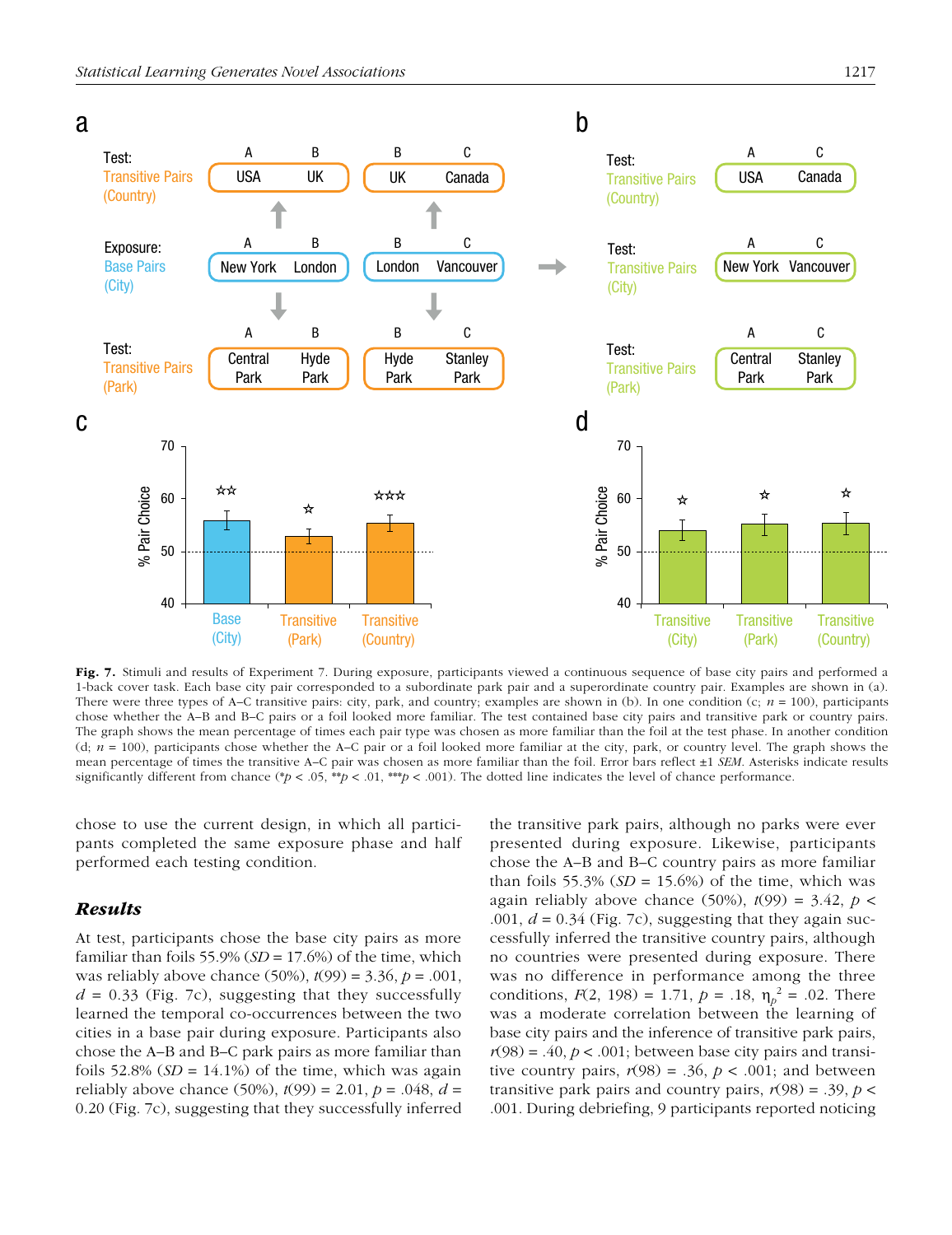city pairs, but none correctly reported which specific cities followed each other. This suggests that participants had no explicit awareness of the pairs.

Importantly, participants also chose the A–C city pairs as more familiar than foils 54.0% (*SD* = 19.6%) of the time, which was reliably above chance  $(50\%)$ ,  $t(99)$  = 2.05,  $p = .04$ ,  $d = 0.20$ . They chose the A–C park pairs as more familiar than foils 55.1% (*SD* = 20.4%) of the time, which was again reliably above chance (50%),  $t(99) = 2.48$ ,  $p = .01$ ,  $d = 0.25$ ; and they chose the A–C country pairs as more familiar than foils 55.3% (*SD* = 21.4%) of the time, again reliably above chance (50%),  $t(99) = 2.47$ ,  $p = .02$ ,  $d = 0.25$  (Fig. 7d). This suggests that participants successfully inferred the transitive A–C pairs at the base, subordinate, and superordinate levels, even though they saw only the A–B and B–C base pairs at exposure. There was no difference in performance among the three conditions,  $F(2, 198) = 0.16$ ,  $p = .85$ ,  $\eta_p^2$  = .002. There was a moderate correlation between the inference of city A–C pairs and the inference of park A–C pairs,  $r(98) = .32$ ,  $p < .001$ , and between city A–C pairs and country A–C pairs, *r*(98) = .32, *p* = .001, and a weak correlation between park A–C pairs and country A–C pairs,  $r(98) = .22$ ,  $p = .03$ . During debriefing, 13 participants reported noticing city pairs, but none correctly reported which specific cities followed each other. This suggests that participants had no explicit awareness of the pairs.

The experiment replicated the findings in previous experiments, in which participants successfully inferred A–C pairs after seeing only A–B and B–C pairs (Experiment 1) and successfully inferred the same associations at subordinate and superordinate levels (Experiment 4). More interestingly, the experiment showed that participants successfully inferred A–C pairs at subordinate and superordinate levels, although they were exposed only to A–B and B–C pairs at the base level.

To further examine whether there were differences between participants who reported noticing the pairs and those who reported not noticing the pairs, we conducted an analysis by pooling the participants across the seven experiments, where 39 out of the total 460 participants met the criteria of explicitly noticing the pairs. We found that these participants showed marginally greater learning of the base pairs (63.8%) than those who reported not noticing the pairs  $(58.2\%)$ ,  $t(458)$  = 1.82,  $p = .07$ ,  $d = 0.31$ . However, there was no difference in the inference of transitive pairs between participants who reported noticing the base pairs (56.3%) and those who did not (54.4%), *t*(458) = 0.58, *p* = .56, *d* = 0.09. This suggests that although participants who noticed the base pairs showed marginally greater learning of the base pairs, they did not show a stronger inference of the transitive pairs. Thus, the transitive inference observed in the experiments was largely implicit.

#### General Discussion

The goal of the current study was to examine how statistical learning enables novel associations among objects that have never been directly associated before through transitive relations. We found that after learning that B followed A and C followed B, participants automatically and implicitly inferred that C followed A, although C was never directly associated with A (Experiment 1). However, when there were three pairs (e.g., A–B, B–C, C–D), this transitive inference (e.g., A–D) was not successful, revealing a limit in the extent of the transitive inference afforded by statistical learning (Experiment 2). This limit seemed to be partly driven by the extent of pair overlap or the number of transitive inferences required (Experiment 3). Moreover, the findings were largely supported by the correlation between learning of base pairs and the inference of transitive pairs in all experiments except Experiment 1.

Focusing beyond temporal transitivity, we further examined whether novel associations could be formed across the categorical hierarchy. We found that after learning a pair of objects at one categorical level (e.g., New York–London), participants implicitly inferred the same association at the subordinate level (e.g., Central Park–Hyde Park) and superordinate level (e.g., USA– UK), even if the subordinate or superordinate objects were never presented or associated with each other (Experiment 4). Although participants were previously trained on the park–city associations before starting the experiment, they were never trained on the city and country associations. Moreover, in the MTurk study, participants were not trained on the park–city association before the experiment. For those who already knew the park–city associations and learned the city base pairs, their transitive inference was successful at both the subordinate and superordinate levels. This suggests that the implicit inference at a different categorical level was not driven entirely by the priming of the park names, although it was possible that in Experiments 4 to 7, the transitive inference from city to park could be facilitated by the training session.

Remarkably, in Experiment 7, we found that exposure to A–B and B–C base city pairs (e.g., New York– London, London–Vancouver) induced the transitive inference of the A–C pairs at both the superordinate country level (e.g., USA–Canada) and the subordinate park level (e.g., Central Park–Stanley Park).

The current findings suggest that statistical learning generates new associations beyond the statistical relationships between objects that are directly associated. Learning base pairs supports the inference of the same regularities across different objects and categorical levels. Interestingly, both the base pairs and the transitive pairs remained largely implicit, since no participant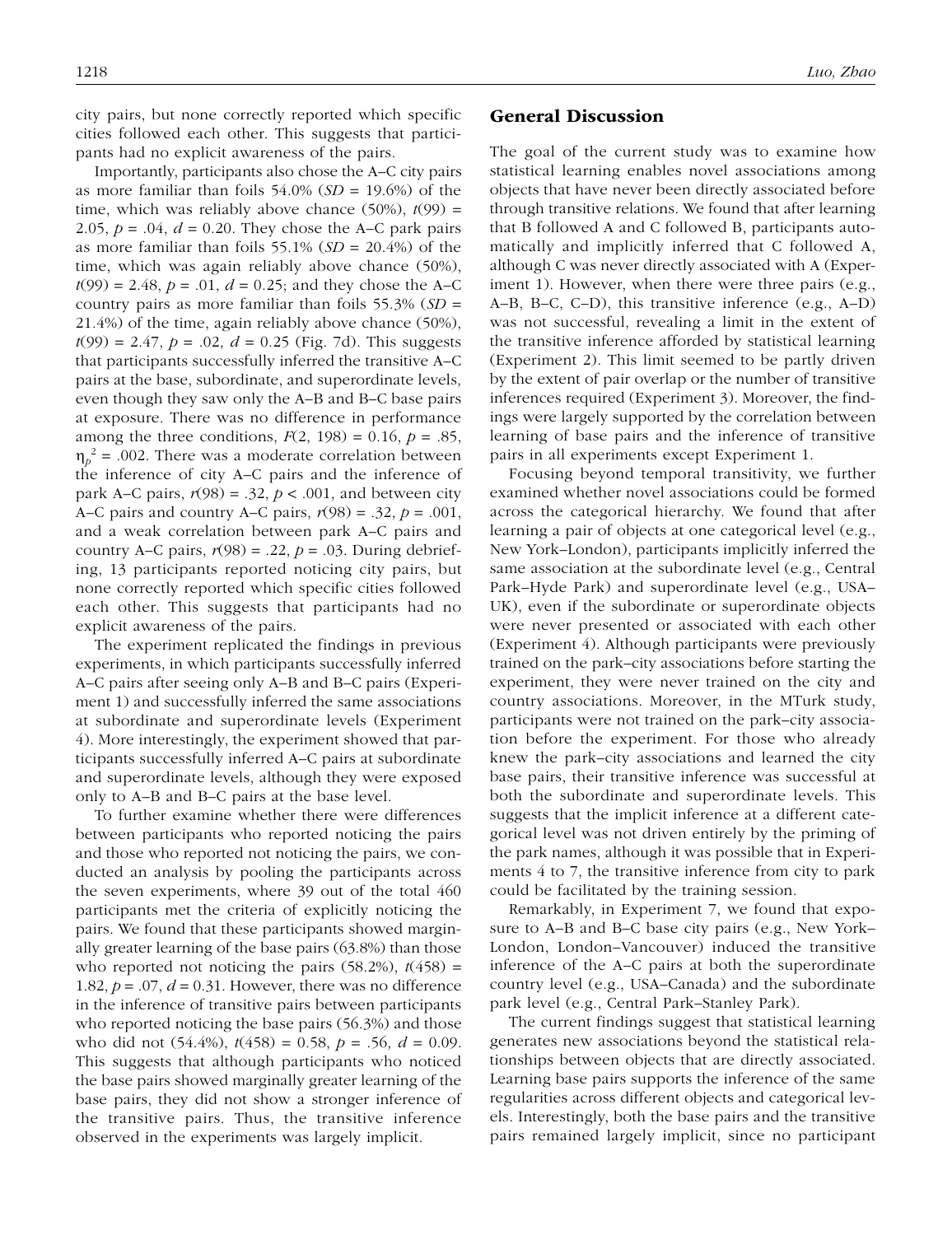could accurately report which objects co-occurred in the experiments. This finding is consistent with previous work showing that people can infer relational information between objects without explicit awareness (Greene et al., 2001; Munnelly & Dymond, 2014).

It is important to understand the limits in this inference. The failure to infer the transitive pair (A–D) in Experiment 2 despite successful learning of the base pairs (A–B, B–C, and C–D) could be explained by the weak overlap between pairs (i.e., A–B and B–C only shared one common object) or the greater number of transitive inferences to be made. In Experiment 3, we increased the overlap but also reduced the number of inferences and thus could not tease apart these two factors. However, follow-up studies can hold the overlap constant while increasing the number of inferences (e.g., A–B–C, B–C–D, C–D–E). In Experiment 3, the limit was slightly alleviated but not completely removed.

The failure to infer transitive pairs at the subordinate or superordinate levels in Experiments 5 and 6 revealed a limit in transitive inference across the categorical hierarchy. This limit can be explained by several factors. The first factor was the weaker activation between countries and parks than between countries and cities. That is, a given country name may readily elicit its prominent city but not the park within the city. Second, the knowledge of which park is in which city may be weak to start with. Indeed, in the MTurk study, only 32% of the participants knew the locations of the parks. Third, even after the initial training session, participants may not fully retain the relationship between cities and parks in memory during exposure or at test, which could be a barrier to the inference from city pairs to park pairs.

An unexplored question is the long-term retention of transitive inferences. In our current experiments, the test phase immediately followed the exposure phase, and therefore we do not know whether the inferences can be retained after a delay. Future studies should test the longevity of transitive inferences to further elucidate the memory strength of these newly inferred associations (Kim, Seitz, Feenstra, & Shams, 2009).

The current study is significant in several ways. First, we found that people are able to automatically infer novel associations through transitive relations between objects that have never appeared together before. Second, the current study extends beyond past work showing that people can learn categorical regularities from associations among individual exemplars (Brady & Oliva, 2008). We demonstrated that the regularities extracted at one categorical level can be inferred at the subordinate or superordinate level. This suggests that statistical learning not only operates at an abstract conceptual level but also propagates object associations across the categorical hierarchy. Third, we revealed the limits in these transitive inferences. Fourth, in all experiments, participants reported that they did not notice any pairs, suggesting that the transitive inference of the novel associations does not require conscious awareness of the regularities that are previously learned. Understanding the scope and the limits of the transitive associations in statistical learning can help reveal how the cognitive system generates inferences from prior experiences.

#### Action Editor

Edward S. Awh served as action editor for this article.

#### Author Contributions

Y. Luo and J. Zhao developed the study concept. Both authors contributed to the study design. Testing and data collection were performed by Y. Luo. Y. Luo analyzed and interpreted the data under the supervision of J. Zhao. Both authors drafted the manuscript. Both authors approved the final version of the manuscript for submission.

#### ORCID iD

Jiaying Zhao <https://orcid.org/0000-0003-0902-4343>

#### Acknowledgments

We thank the Zhao Lab, Nick Turk-Browne, Brian Scholl, and Aaron Seitz for helpful comments.

#### Declaration of Conflicting Interests

The author(s) declared that there were no conflicts of interest with respect to the authorship or the publication of this article.

#### Funding

This work was supported by a Natural Sciences and Engineering Research Council of Canada Discovery Grant (RGPIN-2014-05617 to J. Zhao), the Canada Research Chairs program (to J. Zhao), the Leaders Opportunity Fund from the Canadian Foundation for Innovation (F14-05370 to J. Zhao), and an Elizabeth Young Lacey Graduate Scholarship (to Y. Luo).

#### Supplemental Material

Additional supporting information can be found at [http://](http://journals.sagepub.com/doi/suppl/10.1177/0956797618762400) [journals.sagepub.com/doi/suppl/10.1177/0956797618762400](http://journals.sagepub.com/doi/suppl/10.1177/0956797618762400)

#### Open Practices



All data and materials have been made publicly available via the Open Science Framework and can be accessed at [https://](https://osf.io/5yau4/) [osf.io/5yau4/](https://osf.io/5yau4/). The design and analysis plans of these experiments were not preregistered. The complete Open Practices Disclosure for this article can be found at [http://journals.sage](http://journals.sagepub.com/doi/suppl/10.1177/0956797618762400) [pub.com/doi/suppl/10.1177/0956797618762400](http://journals.sagepub.com/doi/suppl/10.1177/0956797618762400). This article has